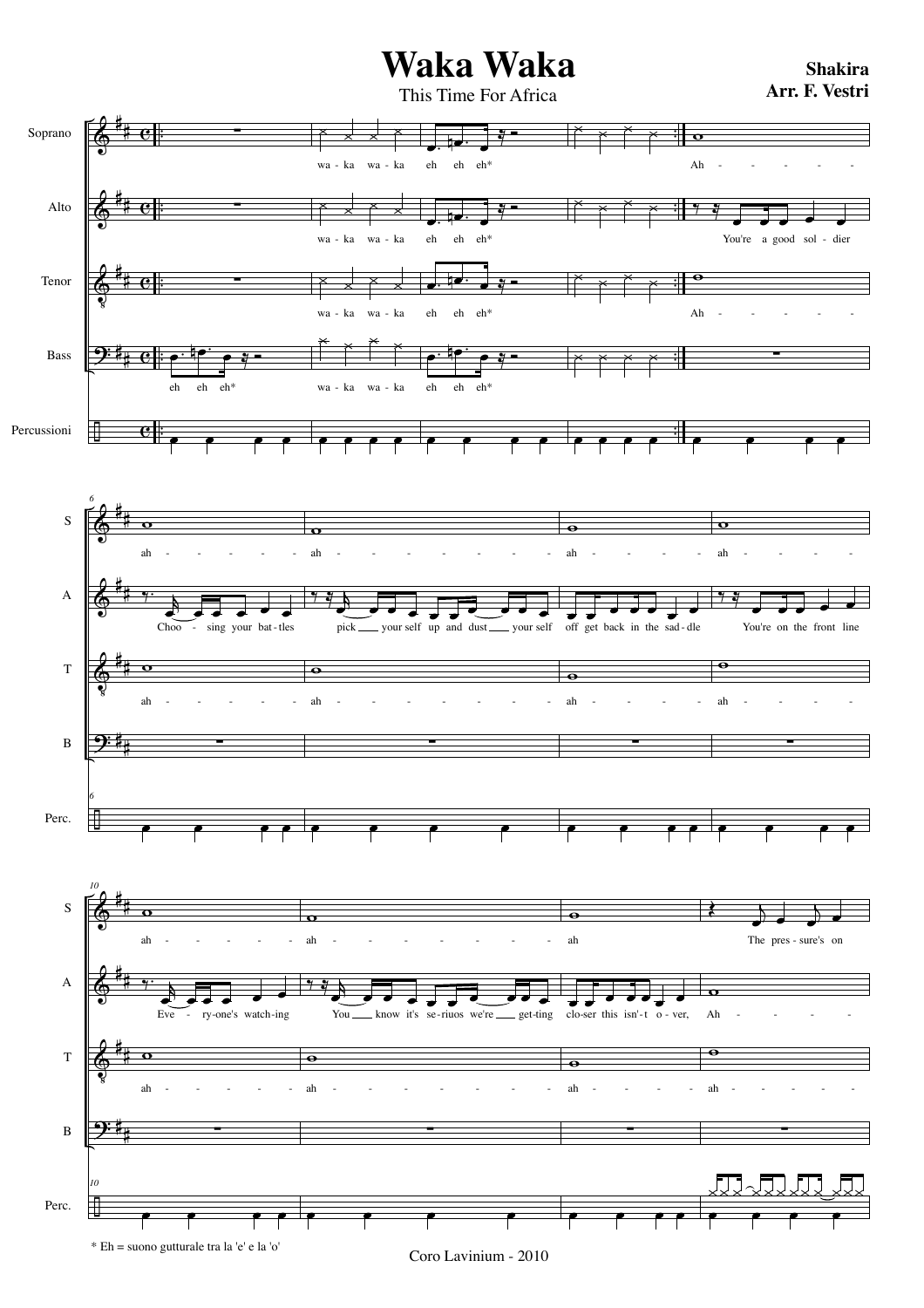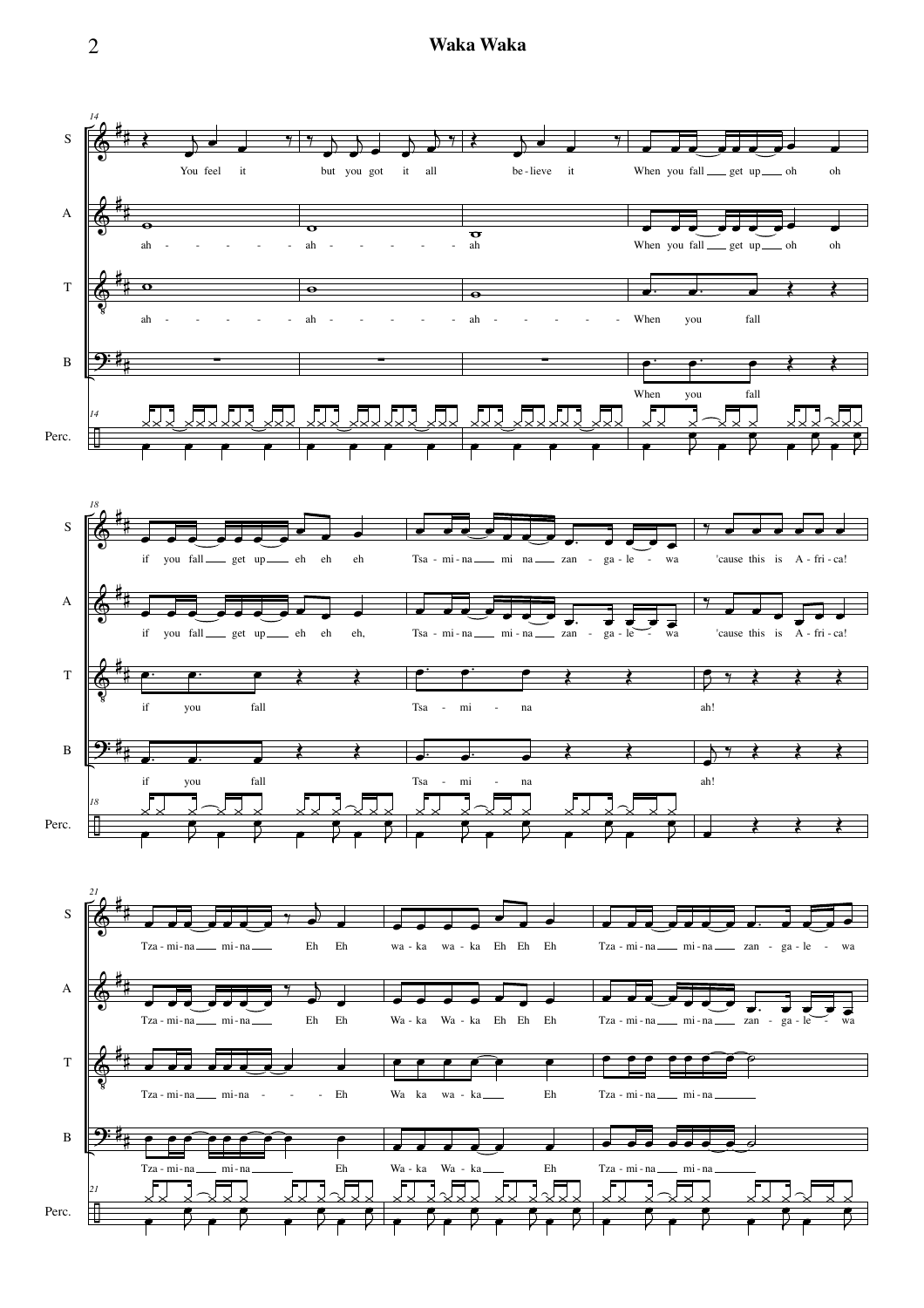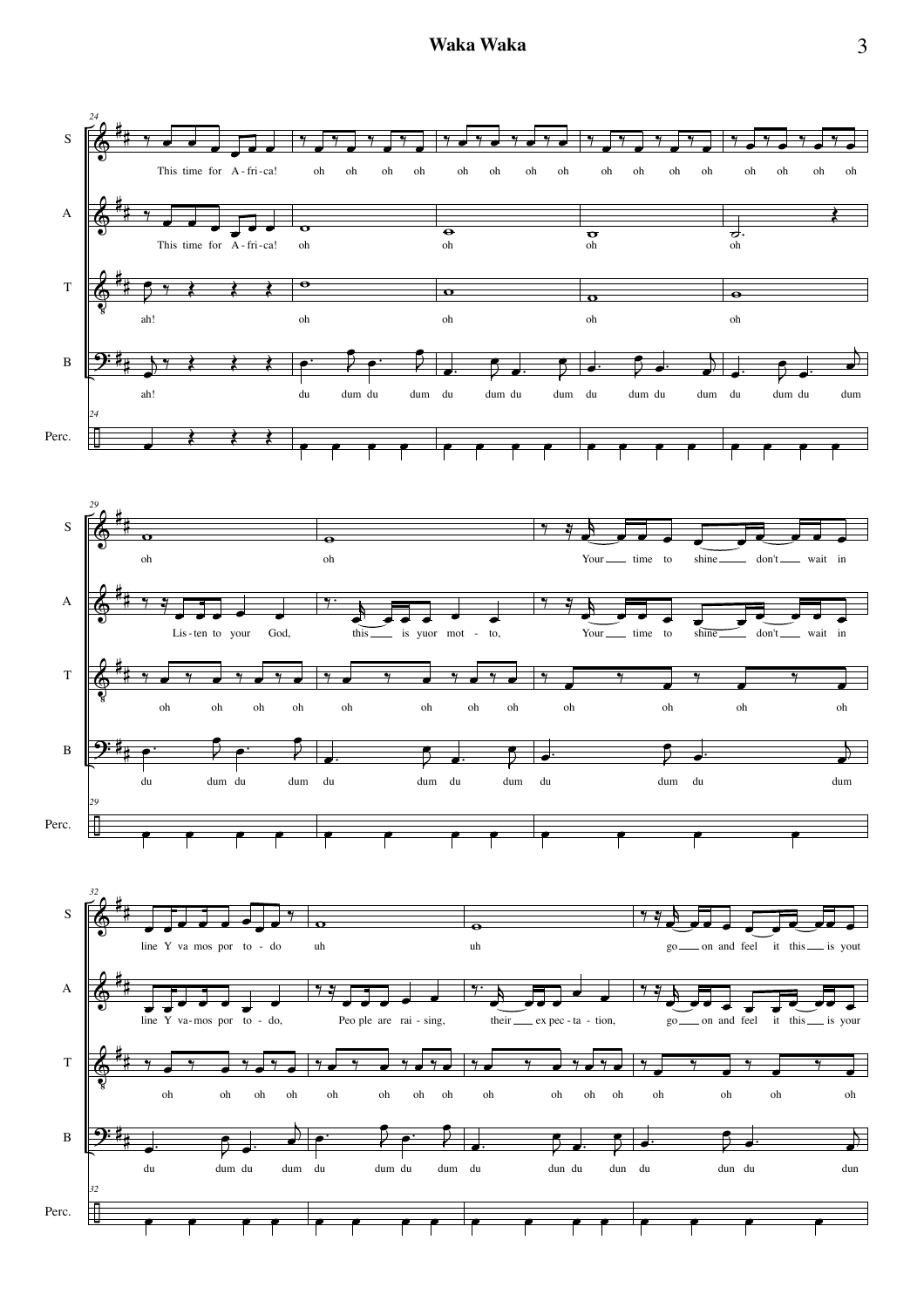Waka Waka

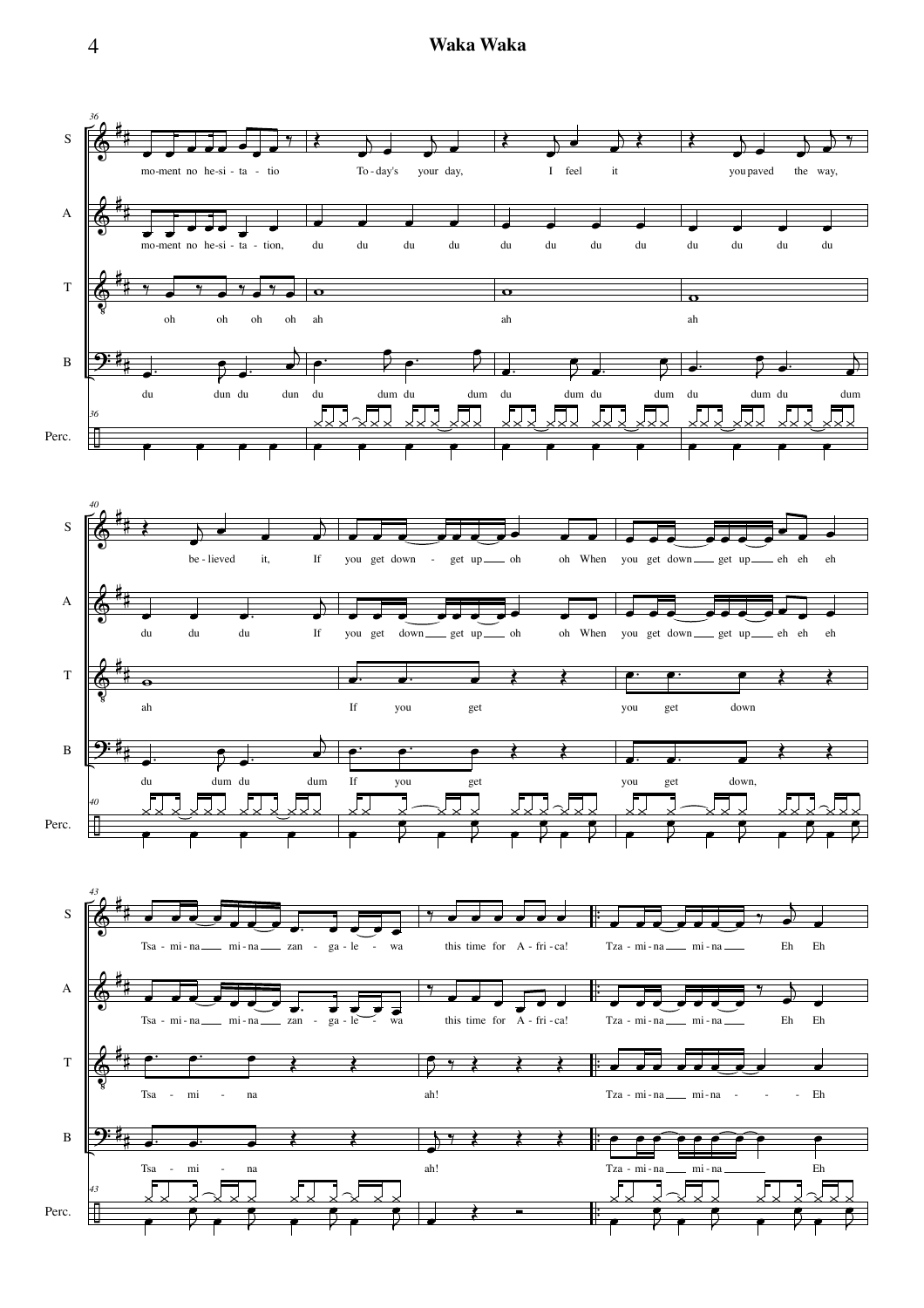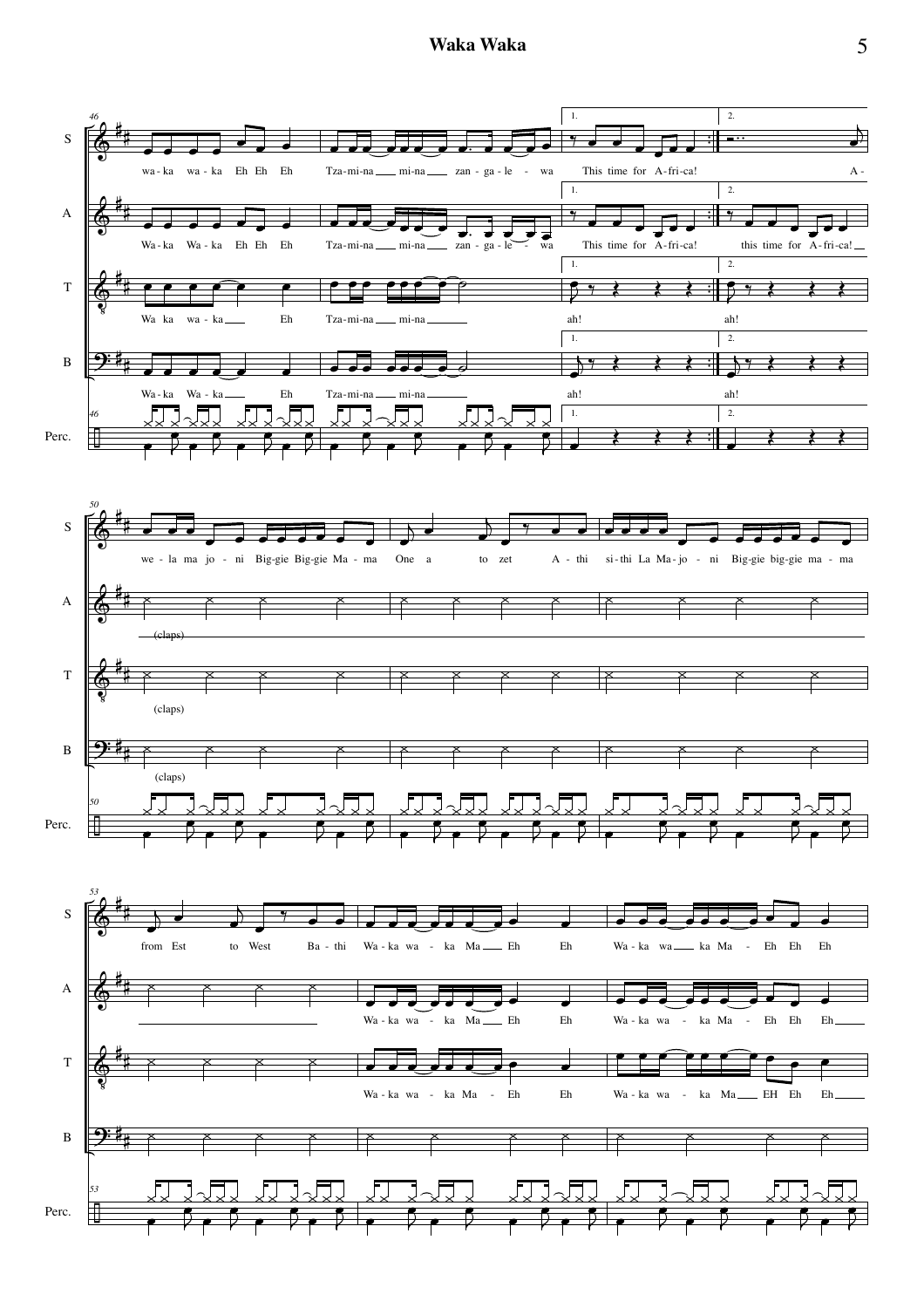